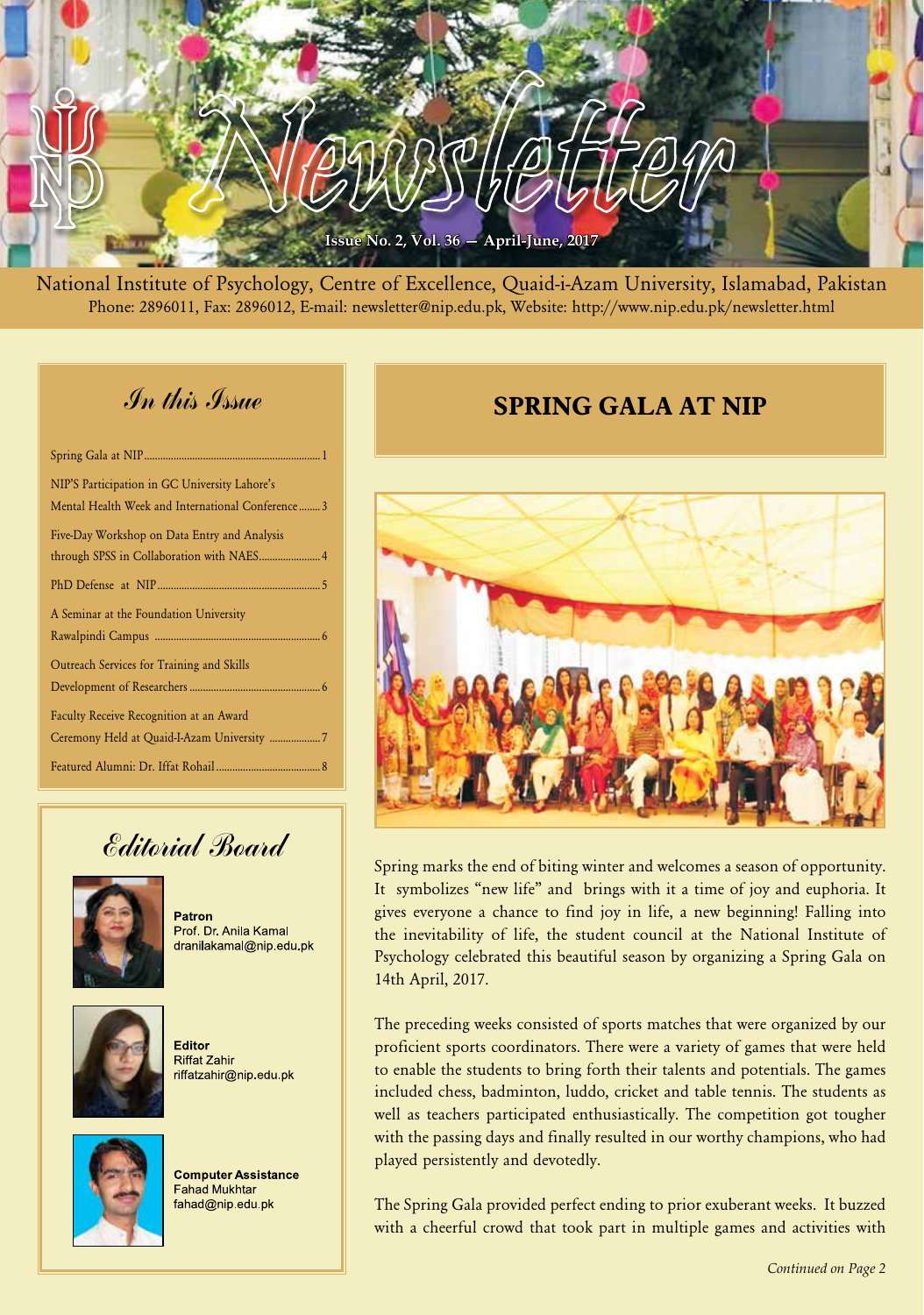#### NIP Activities



sheer excitement Several groups of active peppy students enjoying goodies at the food stalls that had been especially set up for the occasion brought zest to the event. A variety of sports activities were arranged for the faculty, staff, alumni and the students. Everybody had a rollicking good time at the event which can be witnessed in the large number of pictures and selfies that kept clicking throughout the event. The highlight of the day came at the end when NIP director, Prof. Dr. Anila Kamal distributed

the prizes among the winners and organizers. In her speech she exhibited her benevolent hope for the institution. She also envisioned a qualified roseate future for the future events to be more flourishing and thriving in their fashion and decorum. She also appreciated the NIP Student Club for their devotion and commitment towards making this event a memorable and extraordinary experience.

*Reported by: Samiya Firdous (M.Sc. 1)*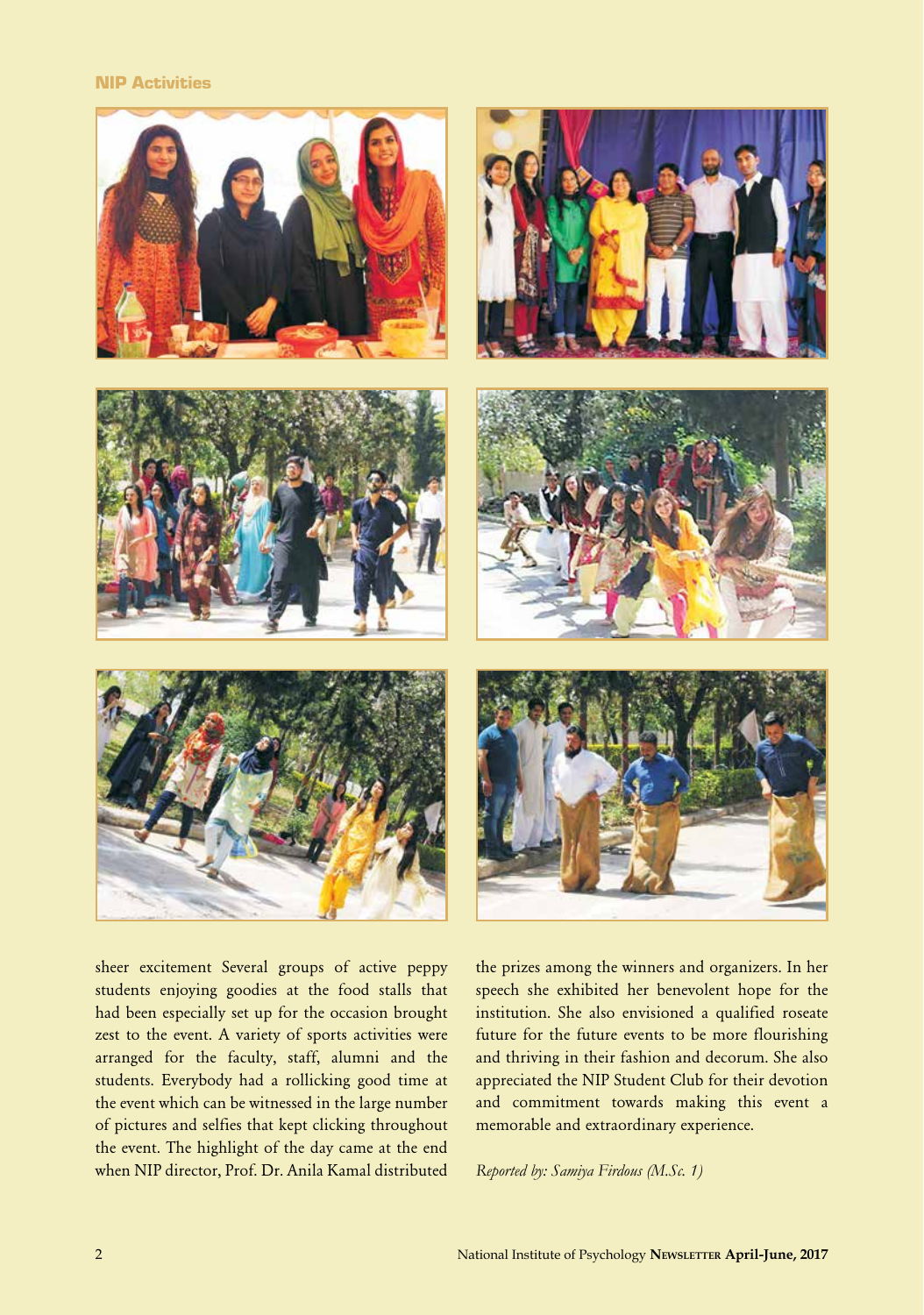# **NIP'S PARTICIPATION IN GC UNIVERSITY LAHORE'S MENTAL HEALTH WEEK AND INTERNATIONAL CONFERENCE ON HEALTH PSYCHOLOGY**

Faculty and students from the National Institute of Psychology participated in the Mental Health Week 2017 and 3-Day International Conference on Health Psychology organized by GC University Lahore. The event spanned from 24th April to 28th April, 2017 and held multiple activities during this time.

One of the highlights of the event was the Inter-Universities Performing Arts Competition based upon the conference's theme that was held on 24th April, 2017. Students from NIP accompanied by Ms. Arooj Mujeeb participated in this competition through its performing arts team and staged their stellar performance with a play "*Main Manto Hun*". The story, written by Hasham Tahir from M.Sc. 4, depicted the issues and challenges



faced by a patient of Disruptive Identity Disorder, who considers himself as Saadat Hasan Manto, Pakistan's prolific writer and playwright. The script effectively highlighted the miseries, life and mental health of a person suffering from Disruptive Identity Disorder. The play was greatly appreciated by the audience and judges and secured 2nd position in the competition. It was also acknowledged for highlighting the challenges encountered by people living with a patient of Disruptive Identity Disorder. After the announcement of results, a shield and acknowledgment certificates were handed over to the NIP team on the occasion by the judges in a huge round of applause.

Another group of students led by Dr. Rubina and Dr. Jamil A. Malik attended and presented in the scientific sessions of the 3-Day international conference held at GC University Lahore as a part of its Mental Health

National Institute of Psychology **Newsletter April-June, 2017** 3



Week. The research papers included: Does *Depression Affect Psychological Well-Being of Diabetic Individuals: A Comparative Study* by Shazia Yusuf and Dr. Rubina Hanif, *Relationship between Medication Belief and Treatment Adherence in Allergy Patients: Moderation by Mode of Treatment* by Faryal Farid and Dr. Jamil A. Malik, *Impact of Cyberbullying and Cyber Victimization on Mental Health and Well-Being of Young Adults: Moderation by Gender* by Sadia Musharaf and Dr. Anis-ul-Haq, *Behaving and Feeling like Vulnerable Child, an Internalized Bad Parent or a Health Person: the Interplay of Child Schema Mods and Hope among Young Adults* by Meh Para Siddique and Dr. Rubina Hanif, *Relationship between Peer Victimization, School Connectedness and Mental wellbeing among Adolescents* by Sadaf Arif, Saira Khan and Rayna Sadia, *Marital Quality of Married Couples: Examining the Role of Forgiveness* by Sadaf Ahsan and Dr. Rubina Hanif, *Mediating Role of Perceived Social Support in Relationship between Post-Traumatic Stress Symptoms and Quality of Life among Traumatized Individuals* by Dania Javaid and Dr. Rubina Hanif, *Death Anxiety, Coping and Rumination* 

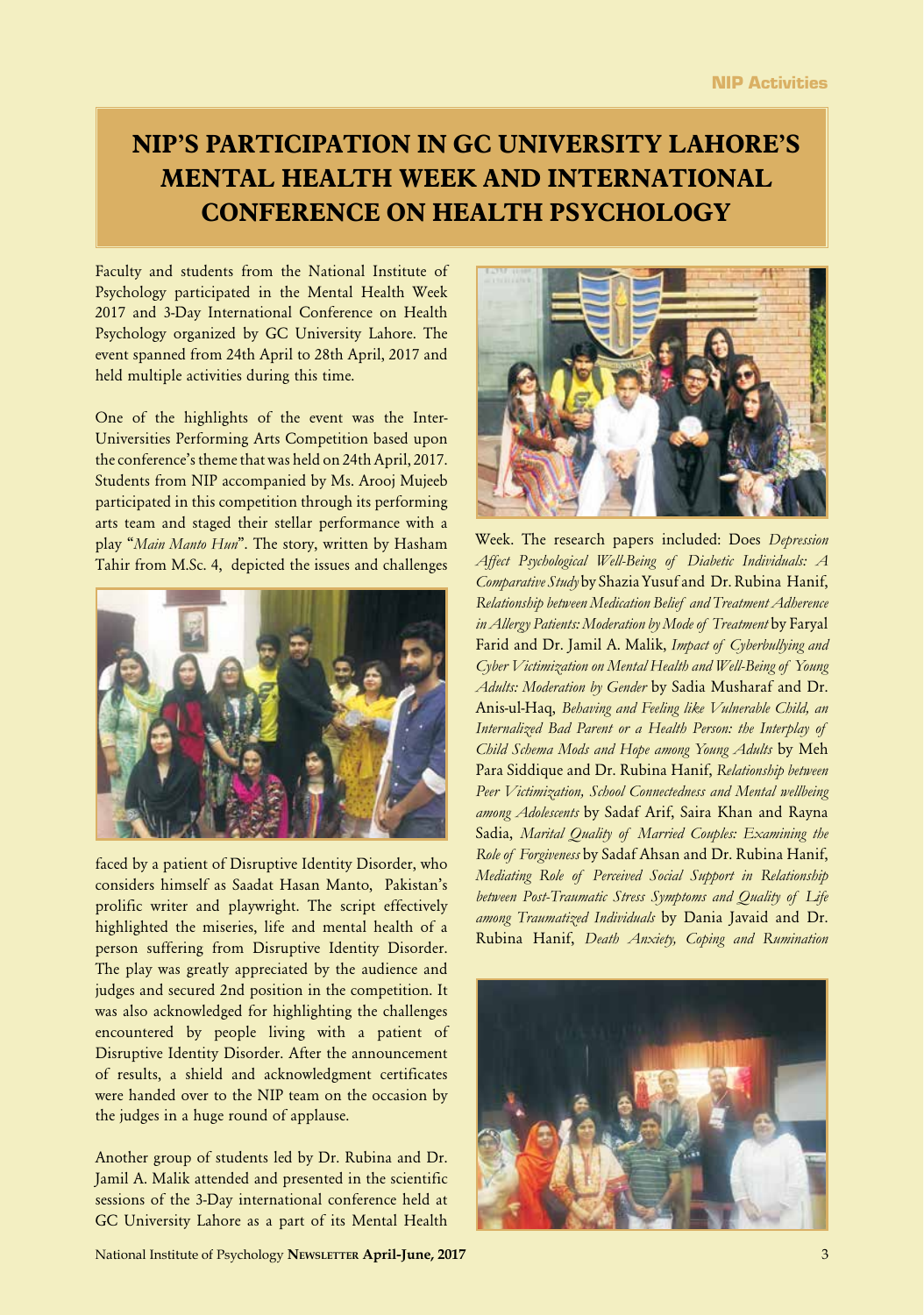#### NIP Activities



*among students after Terrorist Attacks in Pakistani Universities*  by Tahreem Zia and Naeem Aslam, *Internalized Stigma of Mental Illness in Patients with Mental Health Problems* by Dr. Syeda Razia Bukhari and Misbah Khan, *Psychological Flourishing of Married Couples : Development & Validation of Indigenous Scale* by Samar Fahd and Dr. Rubina Hanif,



and *Comprehensive Instrument of Measuring Morality* by Aasma Munir and Dr. Jamil A. Malik. The faculty and students also spent some time exploring Lahore and enjoyed their shopping and eating out experience.

*Reported by: Kiran Khan (M.Sc. 4) and Ms. Riffat Zahir*

# **FIVE-DAY WORKSHOP ON DATA ENTRY AND ANALYSIS THROUGH SPSS IN COLLABORATION WITH THE NATIONAL EDUCATION ASSESSMENT SYSTEM (NAES)**



A five-day workshop was held at NIP from 15th to 19th May 2017 in collaboration with National Education Assessment System (NEAS), Ministry of Federal Education and Professional Trainings, Islamabad. Mr. Muhammad Usman (System Analyst, NIP) was the resource person of this workshop. In the inaugural session on the first day of the workshop, Prof. Dr. Anila Kamal, Director, NIP welcomed the participants after which Dr. Syed Kamal-ud-Din, Director, NEAS shared the aims and objectives of the workshop with the participants.

The main aim of the workshop was to provide indepth understanding of the data entry process for the



National Assessment Testing 2016 (NAT-2016) and its basic analyses to the district education officers, subject specialists and IT personnel. Two participants each from Azad Jammu Kashmir, Balochistan, FATA, Gilgit-Baltistan, Islamabad, Khyber Pakhtunkhwa, Punjab and Sindh participated in the workshop.

The content and outline of the workshop was designed to orient the participants with all the major aspects of NAT-2016 data entry. Topics that were covered in five days of the workshop included: introduction to SPSS, creating data file structure and data entry into SPSS, importing and exporting data set to/from other software (MS-Excel, Dbase, FoxPro etc.), data screening,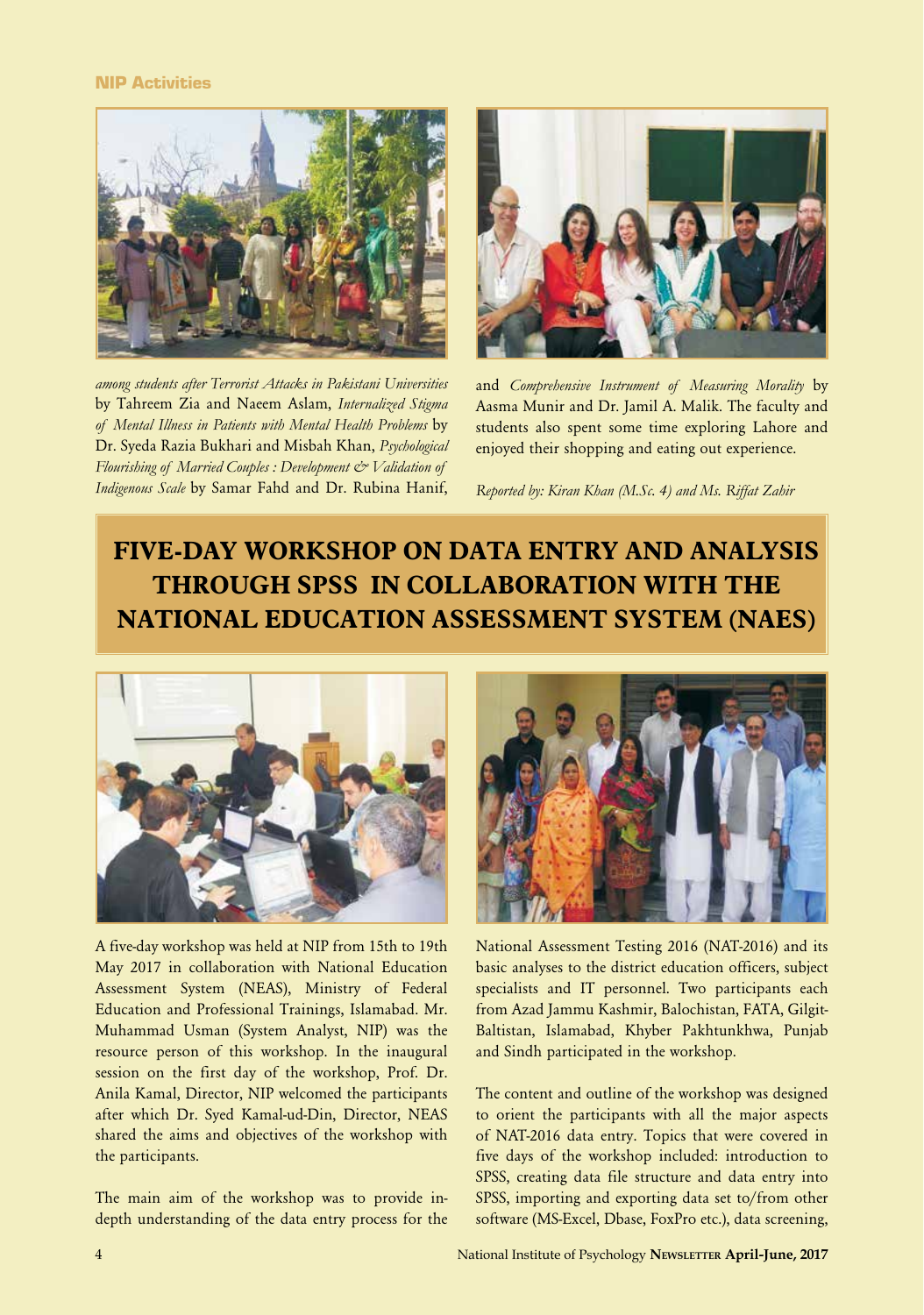data manipulation and data transformation, (sort cases, split file, merging of files, select cases from the huge data set etc.) and descriptive analysis with interpretation and reporting along with graphical representation of data.

In the closing ceremony of the workshop on the last day, Federal Secretary Ministry of Federal Education and Professional Training, Mr. Shoaib Mir had been invited as the Chief Guest. He distributed certificates among the participants and appreciated the efforts of NIP and the resource person for organizing the workshop. He also congratulated the participants for attending the workshop and for learning skills that would be very beneficial for them in their professional lives. Before leaving, he was taken to NIP computer lab for a visit where he looked at the data entry process of NAT-2016. The participants of the workshop while sharing their experience of attending the workshop expressed their immense satisfaction with the quality of the workshop and applauded the arrangements and organization on part of NIP.

*Reported by: Muhammad Usman, System Analyst NIP*

### **PHD DEFENSE AT NIP**



Ms. Nelofer Kiran Rauf defended her PhD dissertation titled '*Child Characteristics, Coping and Stress in Parents of Children with Autism*' on 15th May, 2017 in the Seminar Hall of NIP in the presence of an audience consisting of NIP students, alumni and faculty. The dissertation



was supervised by Prof. Dr. Anis-ul-Haq while Dr. Muhammad Jahenzeb Khan and Dr. Tanvir Akhtar were the external examiners.

*Reported by: Ms. Riffat Zahir*

### **SZABIST STUDENTS VISIT NIP TEST RESOURCE CENTRE (TRC)**

On April 2, 2017, the NIP Test Resource Centre (TRC) hosted a group of Psychology students from SZABIST who visited the institute for the purpose of exposure and learning about psychological tests. The students were accompanied by a faculty member, Ms. Aliya Abdul Hayee who also happens to be a former NIP student. The students were given information about a variety of tests available and developed at NIP with a detailed discussion on their administration, scoring and interpretation along with the process of acquiring tests and relevant materials. The orientation session was followed by distribution of souvenirs to TRC staff from Ms. Aliya Abdul Hayee and a photograph with NIP Director, Dr. Anila Kamal and Ms. Arooj Mujeeb, incharge TRC. *Reported by: Ms. Arooj Mujeeb*



National Institute of Psychology **Newsletter April-June, 2017** 5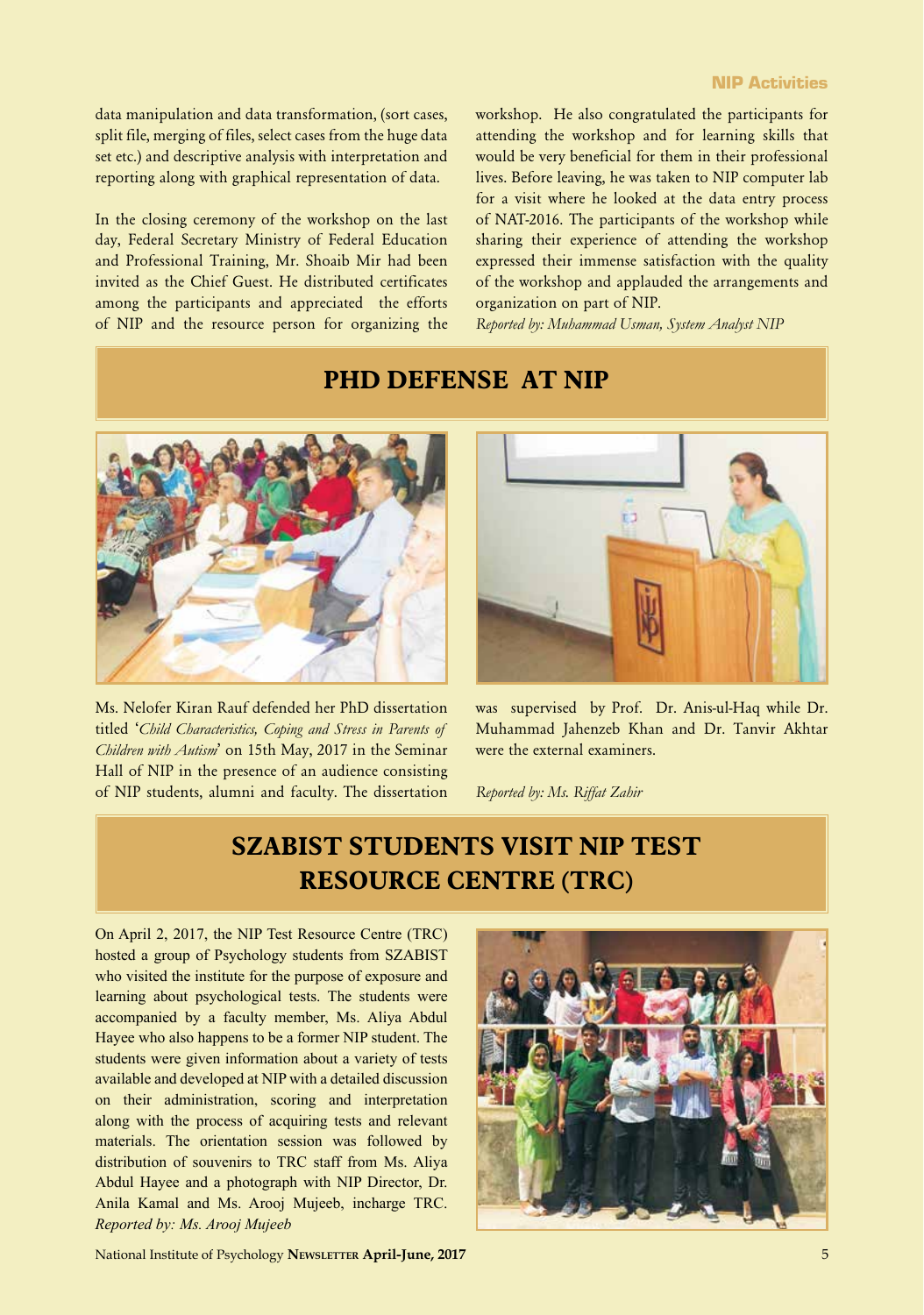# **A SEMINAR AT THE FOUNDATION UNIVERSITY RAWALPINDI CAMPUS**



Prof. Dr. Anila Kamal attended a seminar on psychoeducation held at the Foundation University Rawalpindi Campus on 8th May 2017 as the guest of honor. The seminar was conducted by Foundation University's BS Psychology students and consisted of several activities. In the beginning, formal presentations on mental health related issues were presented by students on



which Prof. Dr. Anila Kamal provided constructive feedback. This was followed by an activity based on the pattern of the Art Therapy. The seminar concluded with a very insightful and informative question/answer session with Prof. Dr. Anila Kamal.

*Reported by: Ms.Riffat Zahir*

### **NIP OUTREACH SERVICES FOR TRAINING AND SKILLS DEVELOPMENT OF RESEARCHERS**

With its ultimate endeavor of establishing and promoting research standards across the nation, skills development of research scholars of higher education institutions is one of the core objectives of the National Institute of Psychology. For this purpose, the institute facilitates higher education institutions by sending its learned faculty to upgrade research skills of scholars at various educational institutions of Pakistan. Following this tradition, Dr. Jamil A. Malik (Assistant Professor, NIP), conducted a five-day workshop at the University of Sindh, Jamshoro from 17th to 21st April, 2017 along with Dr. Sharif Abbassi (Associate Professor, University of Sindh, Jamshoro) and Prof. Dr. Ashique Jathial (Professor, University of Sindh Jamshoro).

The fundamental objective of the workshop was to equip the research scholars with a set of skills and potentiality to undertake the research very effectively in the disciplines of social sciences and to turn completed research into publishable material of high quality in the form of dissertation, articles, journals and books. The training workshop was organized at the University

of Sindh, Jamshoro with the collaboration of the Learning Innovative Division, HEC Islamabad, Pakistan Scientific and TechnologicalCenter (PASTIC) and Pakistan Institute of Living and Learning (PILL). It attracted participants from all across Pakistan though initially the university had anticipated around twenty five participants mainly consisting of their own employees pursuing their M.Phil or Ph.D degrees along with scholars from the nearby universities However, it



6 National Institute of Psychology **Newsletter April-June, 2017**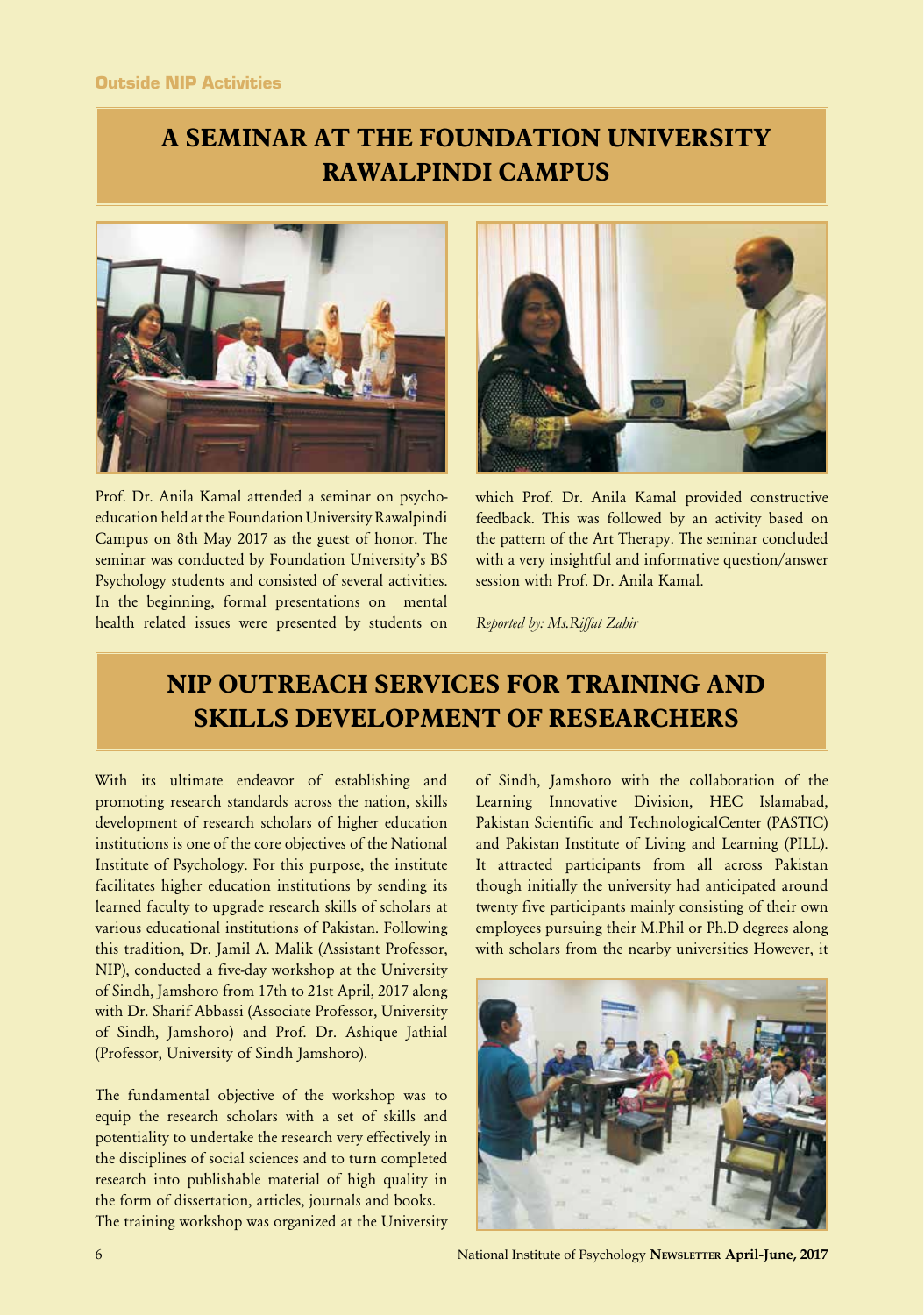

was heart warming to receive workshop participation interest from Islamabad, Karachi, Larkana, Okara, Gujranwala, and many other parts of country and see 43 enthusiastic participants come to the the workshop reflecting their keen interest in the area. The participants appreciated the organizers and the trainers for offering them a venture full of learning, understanding, utilization and usefulness.

It is appropriate to mention here that earlier in 2017, Dr. Jamil A. Malik also conducted the following activities as part of the NIP Outreach Services:

- l Three-Day Workshop titled *Modern Methods of Mediation and Moderation: Advances in Structural Equation Modeling* at the Institute of Applied Psychology, Punjab University Lahore (7th to 9th February, 2017)
- Three- Day Workshop on "SPSS as a Research Tool" at the University of Haripur (17th to 19th March, 2017)
- Sessions on Faculty Development Training Program at COMSATS Islamabad (21st to 22nd March, 2017)

*Reported by: Dr. Jamil A. Malik*

# **NIP FACULTY RECEIVE RECOGNITION AT AN AWARD CEREMONY HELD AT QUAID-I-AZAM UNIVERSITY**



On 9th June 2017, Dr. Javed Ashraf, Vice Chancellor of Quaid-i-Azam University (QAU), hosted an award ceremony to honor members of the faculty who have received external awards and HEC research grants under the National Research Programme for Universities (NRPU). Prof. Dr. Arshad Ali (Executive Director HEC) was the chief guest on this occasion. Certificates of recognition and appreciation were distributed among 54 faculty members for acknowledging their services and exceptional contribution for the university.

From NIP, Prof. Dr. Anila Kamal (Director), Dr. Sobia Masood (Assistant Prof.), and Dr. Humaira Jami (Assistant Prof.) attended the event. Prof. Dr. Anila Kamal (Principal Investigator) received Award Certificate for her research project "*Childhood Exposure to Domestic Violence: Prevalence, Risk Factors, Mental Health and Personality*". The project has recently been approved and awarded grant by HEC under National Research Programme for Universities (NRPU). Dr. Sobia Masood and Dr. Humaira Jami are the co-investigators with Dr. Anila Kamal on this project.

Prof. Dr. Anila Kamal (Principal Investigator) also received certificate of acknowledgement for the completion of research project "*Sexual and Reproductive Health of Youth*" funded by Oxfam. Dr. Humaira Jami was the co-Iivestigator on this project. The project was completed between May-Dec 2016.

*Reported by: Dr. Humaira Jami*



National Institute of Psychology **Newsletter April-June, 2017** 7